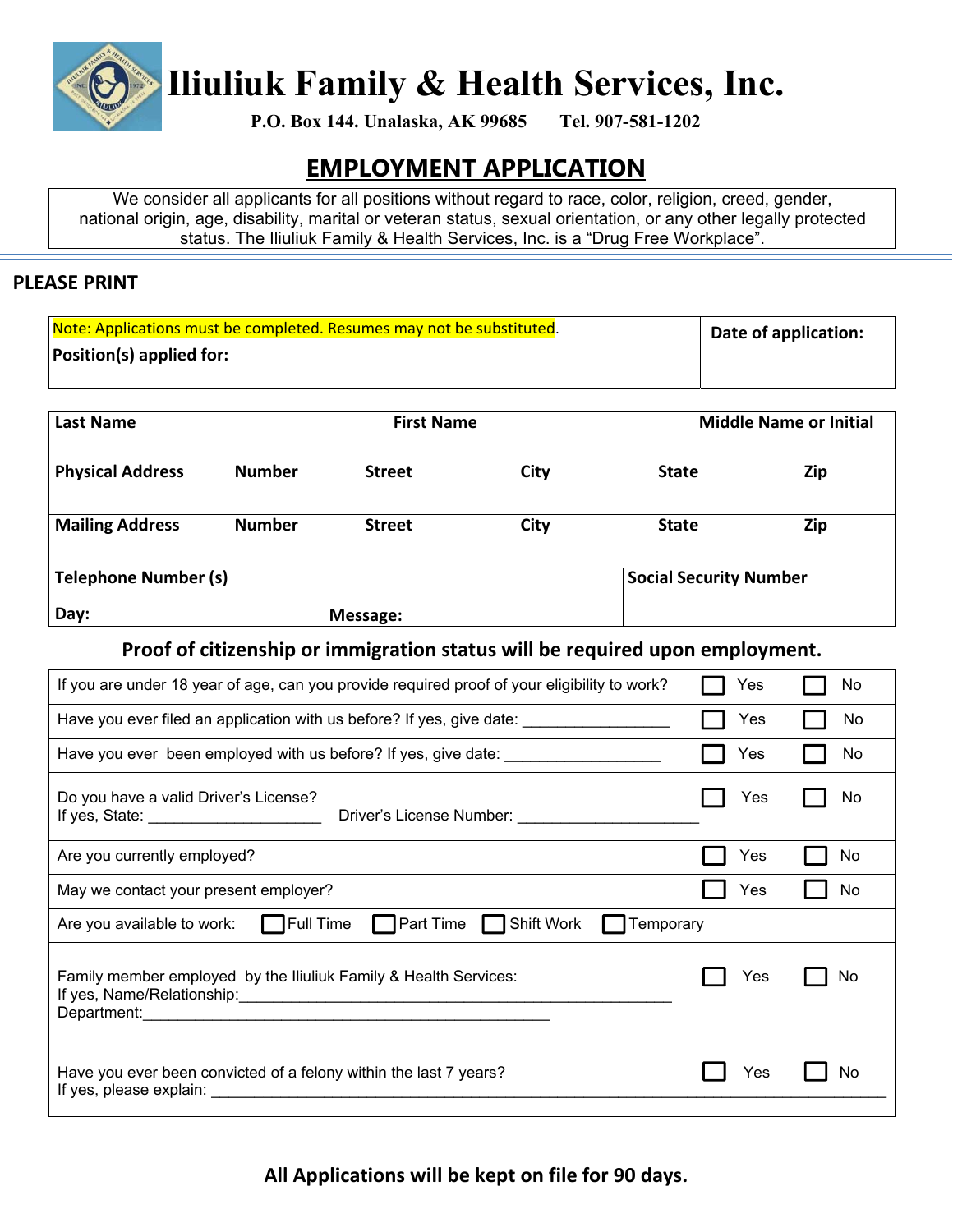#### **Employment Experience**

Start with your present or last job. If you need additional space, please continue on a separate sheet of paper.

| 1. Employer                   |            |                 | Dates employed     | <b>Work Performed</b> |
|-------------------------------|------------|-----------------|--------------------|-----------------------|
|                               |            | Fro             | To                 |                       |
| Address                       |            |                 |                    |                       |
|                               |            |                 |                    |                       |
| Telephone/Fax Number(s)/Email |            |                 | Hourly Rate/Salary |                       |
|                               |            | <b>Starting</b> | Final              |                       |
| Job Title                     | Supervisor |                 |                    |                       |
|                               |            |                 |                    |                       |
| Reason for leaving            |            |                 |                    |                       |
|                               |            |                 |                    |                       |

| 2. Employer                   |            | Dates employed     |       | <b>Work Performed</b> |
|-------------------------------|------------|--------------------|-------|-----------------------|
|                               |            | Fro                | To    |                       |
| Address                       |            |                    |       |                       |
|                               |            |                    |       |                       |
| Telephone/Fax Number(s)/Email |            | Hourly Rate/Salary |       |                       |
|                               |            | <b>Starting</b>    | Final |                       |
| Job Title                     | Supervisor |                    |       |                       |
|                               |            |                    |       |                       |
| Reason for leaving            |            |                    |       |                       |
|                               |            |                    |       |                       |

| 3. Employer                   |            | Dates employed     |       | <b>Work Performed</b> |
|-------------------------------|------------|--------------------|-------|-----------------------|
|                               |            | Fro                | To    |                       |
| Address                       |            |                    |       |                       |
|                               |            |                    |       |                       |
| Telephone/Fax Number(s)/Email |            | Hourly Rate/Salary |       |                       |
|                               |            | Starting           | Final |                       |
| Job Title                     | Supervisor |                    |       |                       |
|                               |            |                    |       |                       |
| Reason for leaving            |            |                    |       |                       |
|                               |            |                    |       |                       |

| 4. Employer                   |            | Dates employed     |       | <b>Work Performed</b> |
|-------------------------------|------------|--------------------|-------|-----------------------|
|                               |            | Fro                | To    |                       |
| Address                       |            |                    |       |                       |
|                               |            |                    |       |                       |
| Telephone/Fax Number(s)/Email |            | Hourly Rate/Salary |       |                       |
|                               |            | <b>Starting</b>    | Final |                       |
| Job Title                     | Supervisor |                    |       |                       |
|                               |            |                    |       |                       |
| Reason for leaving            |            |                    |       |                       |
|                               |            |                    |       |                       |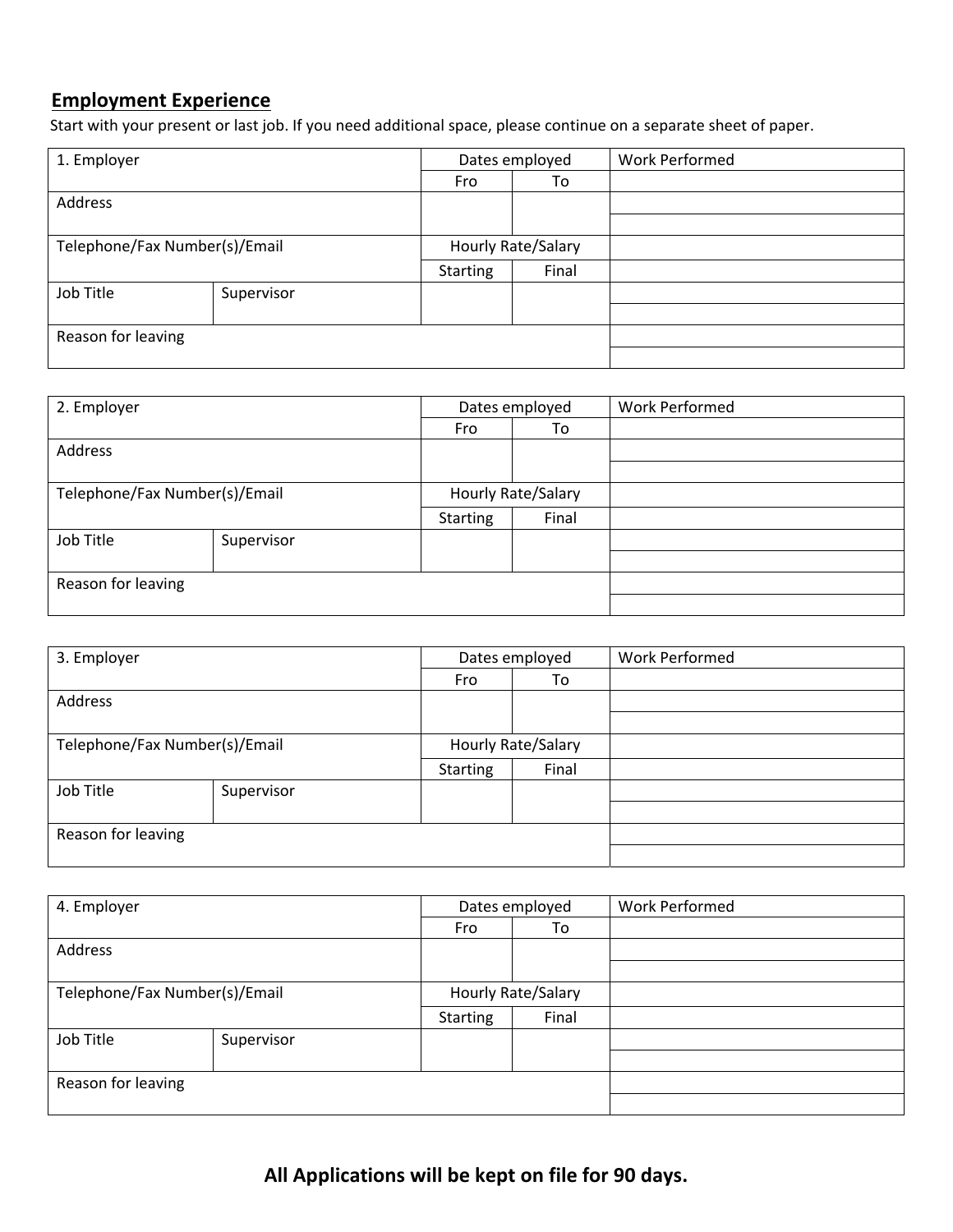# **Education**

|                             | Name & Location                                                                            | Course of Study                                                                                                             | Years<br>Completed | Diploma<br>or Degree |
|-----------------------------|--------------------------------------------------------------------------------------------|-----------------------------------------------------------------------------------------------------------------------------|--------------------|----------------------|
| College                     |                                                                                            |                                                                                                                             |                    |                      |
|                             |                                                                                            |                                                                                                                             |                    |                      |
|                             |                                                                                            |                                                                                                                             |                    |                      |
| Business/Trade/             |                                                                                            |                                                                                                                             |                    |                      |
| Technical<br>High School    |                                                                                            |                                                                                                                             |                    |                      |
|                             |                                                                                            |                                                                                                                             |                    |                      |
|                             | Indicate any foreign languages you can speak, read, and/or write                           |                                                                                                                             |                    |                      |
|                             |                                                                                            | $\Box$ Speak $\Box$ Read<br>$\Box$ Write                                                                                    |                    |                      |
|                             | Describe any specialized training, apprenticeship, skills and extra-curricular activities: |                                                                                                                             |                    |                      |
|                             |                                                                                            |                                                                                                                             |                    |                      |
|                             |                                                                                            |                                                                                                                             |                    |                      |
|                             | Describe any job-related training received in the United States Military:                  |                                                                                                                             |                    |                      |
|                             |                                                                                            |                                                                                                                             |                    |                      |
|                             |                                                                                            |                                                                                                                             |                    |                      |
|                             | color, religion, gender, national origin, disabilities or other protected status.          | List professional, trade, business or civic activities and offices held. You may exclude membership that would reveal race, |                    |                      |
|                             |                                                                                            |                                                                                                                             |                    |                      |
|                             |                                                                                            |                                                                                                                             |                    |                      |
| <b>Other Qualifications</b> |                                                                                            |                                                                                                                             |                    |                      |
|                             | experience that you may feel would be helpful in considering your application.             | Summarize special job related skills; qualifications or additional information acquired from employment or other            |                    |                      |
|                             |                                                                                            |                                                                                                                             |                    |                      |
|                             |                                                                                            |                                                                                                                             |                    |                      |
|                             |                                                                                            |                                                                                                                             |                    |                      |
| <b>Specialized Skills</b>   |                                                                                            | <b>Check Skills/Equipment Operated/Licenses</b>                                                                             |                    |                      |
|                             |                                                                                            |                                                                                                                             |                    |                      |
|                             | Software Program (list)                                                                    | Production/Mobile Machinery                                                                                                 | Other (list)       |                      |
| PC                          |                                                                                            |                                                                                                                             |                    |                      |
| Calcualtor<br>Typewriter    |                                                                                            |                                                                                                                             |                    |                      |
| PBX System                  |                                                                                            |                                                                                                                             |                    |                      |